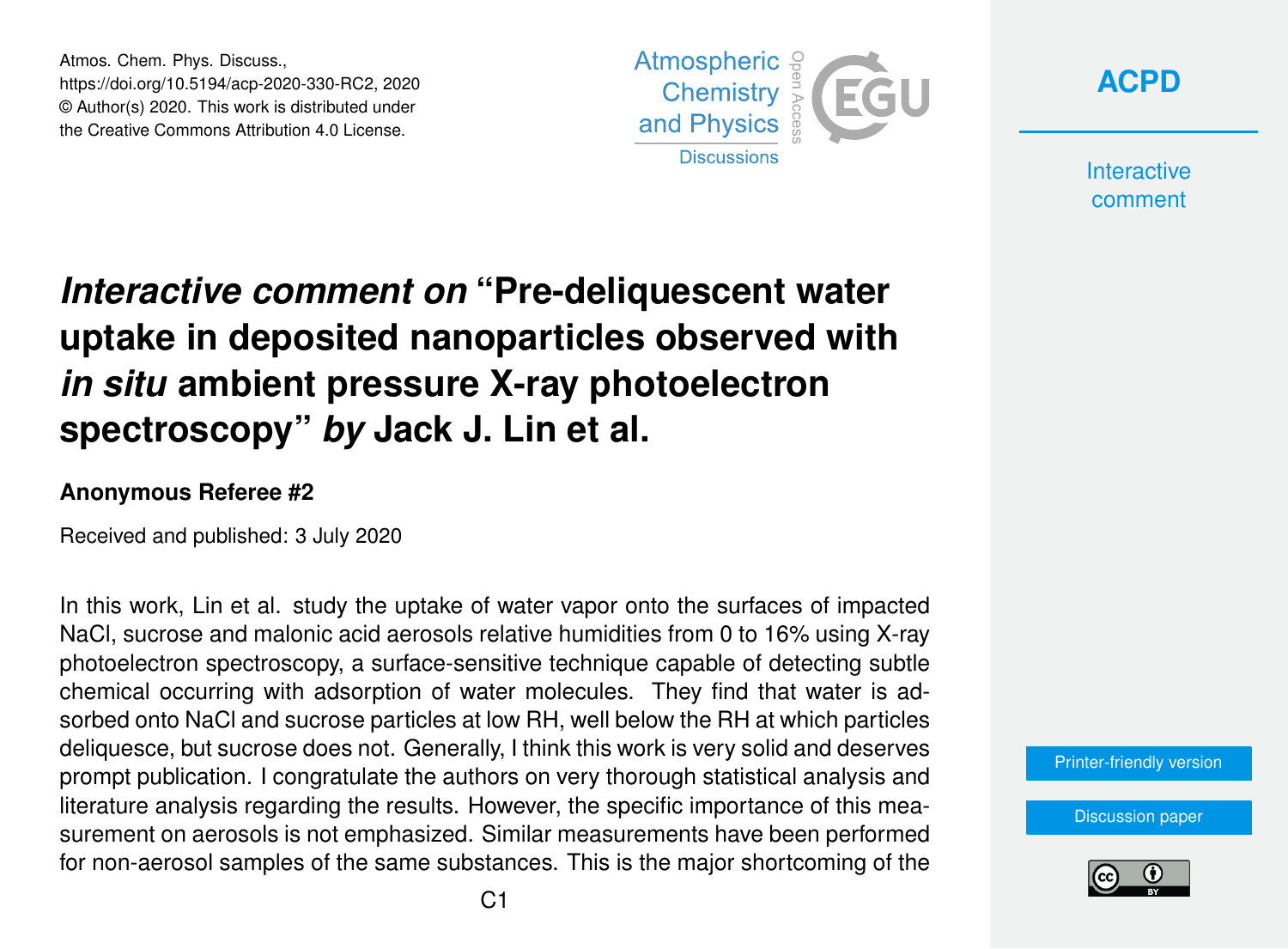work.

There are a few additional issues with the paper that frustrate the efforts of the reader to contextualize and cite the work. Furthermore, the fitting parameters, which are not included, should be more carefully documented and displayed somewhere in the paper or supplement. These improvements are necessary and could improve the impact and longevity of the work.

I recommend publication in ACP if these issues, and the following comments, can be addressed.

Major Comments

The literature review and discussion focus on aerosol water uptake, a phenomenon separate from water adsorption below deliquescence. More emphasis could be placed, in the introductory and concluding sections, on the chemistry occurring on surfaces of aerosol particles. Surface chemistry and reactions occurring during evaporation/condensation on aerosols is a separate and rapidly evolving branch of this science with many recent publications. This manuscript would have a larger impact if it included some references to recent developments in this topic. What reactions are promoted by adsorption of water molecules onto pre-deliquescent NaCl or carboxylic acids? This is an important question for this manuscript to discuss.

The conclusions are not prevalent enough. The assessment summarizing each qualitative/quantitative description are lost in each paragraph, although the results are presented with very good attention to detail and thoughtful analysis. I recommend improving the prevalence of these conclusion sentences, e.g. through their placement at the head of each paragraph, through an increased number of headings, or via another method. This would significantly improve the comfort of the reader and perhaps the breadth of the readership.

The peak fitting parameters are missing, although the fitting of peaks in this work is

## **[ACPD](https://www.atmos-chem-phys-discuss.net/)**

**Interactive** comment

[Printer-friendly version](https://www.atmos-chem-phys-discuss.net/acp-2020-330/acp-2020-330-RC2-print.pdf)

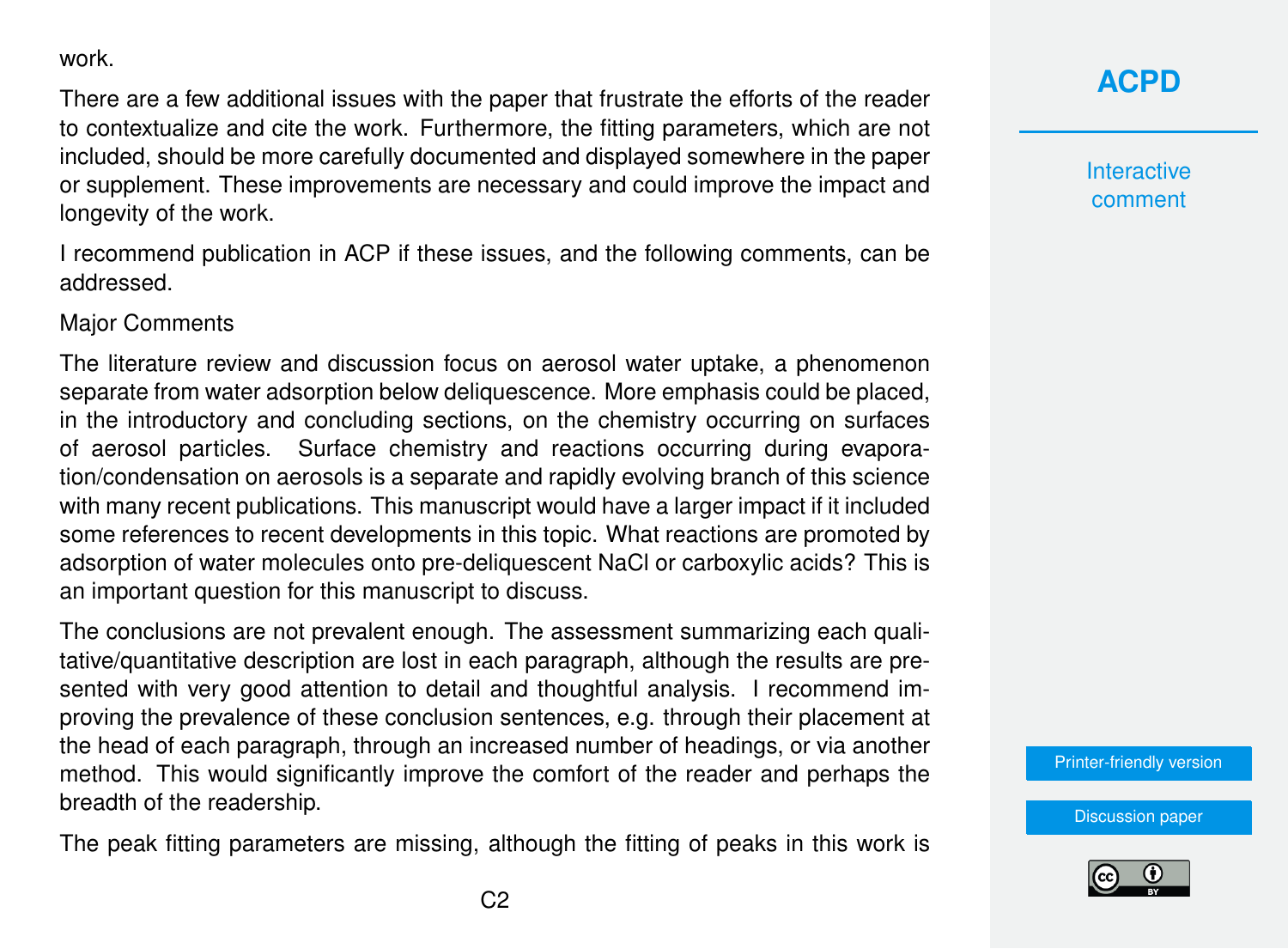described with great care. Further, displaying all the peak fits in the main text may not be necessary. The statistical analysis of these peaks (peak area, peak width, peak shifts) are more interesting. More emphasis on the statistics would be helpful in interpreting the quality of the data and the conclusions presented.

## Minor comments

1. The fitted peaks in each figure are visually blocking the data points. Please rectify the situation.

2. In the introduction or XPS measurement section, a brief description of the measurement mechanism and e.g. the meaning of the signal, for a slightly broader audience, would be appreciated. This topic is of great interest to various readers who do not use XPS.

3. "2.3 Data Analysis" – the peak fitting is described carefully but it is not clear to me how much the peak shape is derived from first principles and how much is empirical. If the shape of these peaks is not physically meaningful, less emphasis could be placed on justifying the process of fitting. Where there is a meaningful connection between the equation and the data, this could be emphasized.

4. Line 163 – "after calibrating . . . as described earlier" – this sentence is not needed, especially at the top of the paragraph.

5. Lines 164-165 – parameters like signal-to-noise and error bars on the fits – the omission of which I feel are a major detriment to the paper – should be included in a table somewhere, or in the supplement.

6. Lines 192-195 and lines 209-211– How does drying the aerosol influence the crystal form significantly? This is one important way in which the aerosol measurement may prove different from the non-aerosolized measurements. In keeping with what I believe is the major shortcoming of this manuscript, this connection between your work and the aerosol in the atmosphere is important to discuss in a location and/or under a heading **[ACPD](https://www.atmos-chem-phys-discuss.net/)**

**Interactive** comment

[Printer-friendly version](https://www.atmos-chem-phys-discuss.net/acp-2020-330/acp-2020-330-RC2-print.pdf)